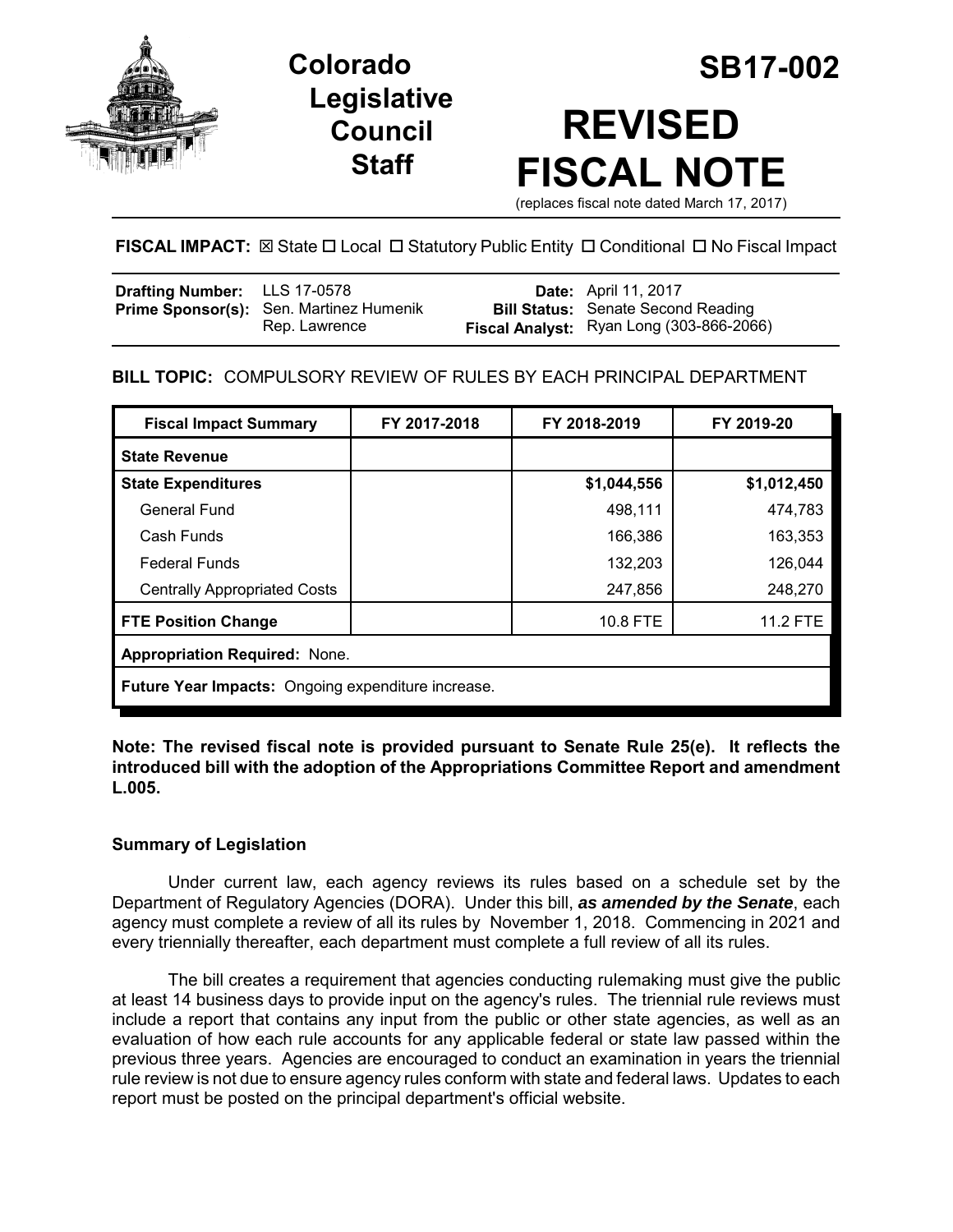#### **Background**

Senate Bill 14-063 amended the Administrative Procedures Act (APA) to require each principal department to establish, in cooperation with the Department of Regulatory Agencies (DORA), a schedule for the review of existing administrative rules. The current rule review schedule for agencies can be found in Table 1. SB 14-063 applied eight new statutory criteria, but was generally aligned with activities already taking place in the Executive Branch due to an executive order issued by the Governor in 2012. Executive Order D 2012-002 remains in effect until rescinded or superceded by a future executive order.

| Table 1. 2016 Principal Department Rule Review Schedule |                                  |  |  |
|---------------------------------------------------------|----------------------------------|--|--|
| <b>Department</b>                                       | <b>DORA Rule Review Schedule</b> |  |  |
| Agriculture                                             | 3 years                          |  |  |
| Corrections*                                            | N/A                              |  |  |
| Education                                               | Unknown                          |  |  |
| Governor*                                               | N/A                              |  |  |
| Health Care Policy and Financing                        | 5 years                          |  |  |
| <b>Higher Education</b>                                 | 1 year                           |  |  |
| <b>Human Services</b>                                   | 3 years                          |  |  |
| Judicial*                                               | N/A                              |  |  |
| Labor and Employment                                    | Unknown                          |  |  |
| Law                                                     | Unknown                          |  |  |
| Legislature*                                            | N/A                              |  |  |
| <b>Local Affairs</b>                                    | Unknown                          |  |  |
| Military and Veterans Affairs*                          | N/A                              |  |  |
| <b>Natural Resources</b>                                | 3 years                          |  |  |
| Personnel and Administration                            | 3 years                          |  |  |
| <b>Public Health and Environment</b>                    | 7 years                          |  |  |
| <b>Public Safety</b>                                    | 5 years                          |  |  |
| <b>Regulatory Agencies</b>                              | 5 years                          |  |  |
| Revenue                                                 | 5 years                          |  |  |
| State                                                   | 3 years                          |  |  |
| Transportation                                          | 1 year                           |  |  |
| Treasury*                                               | N/A                              |  |  |

\*Department has no rules reviewed that pertain to this bill.

Administrative rules promulgated in accordance with the APA are compiled in the Code of Colorado Regulations (CCR). Rules vary widely in length and complexity. The number of rules promulgated by the various principal departments and other state agencies subject to the APA also varies widely.

When an agency wants to promulgate a new rule or amend an existing rule, it must first file a "Notice of Proposed Rulemaking" with the Secretary of State. The Secretary of State then publishes the notice in the Colorado Register, which acts as notice to the public. Once the notice is filed with the Secretary of State, the public is allowed to offer comments on the proposed rule.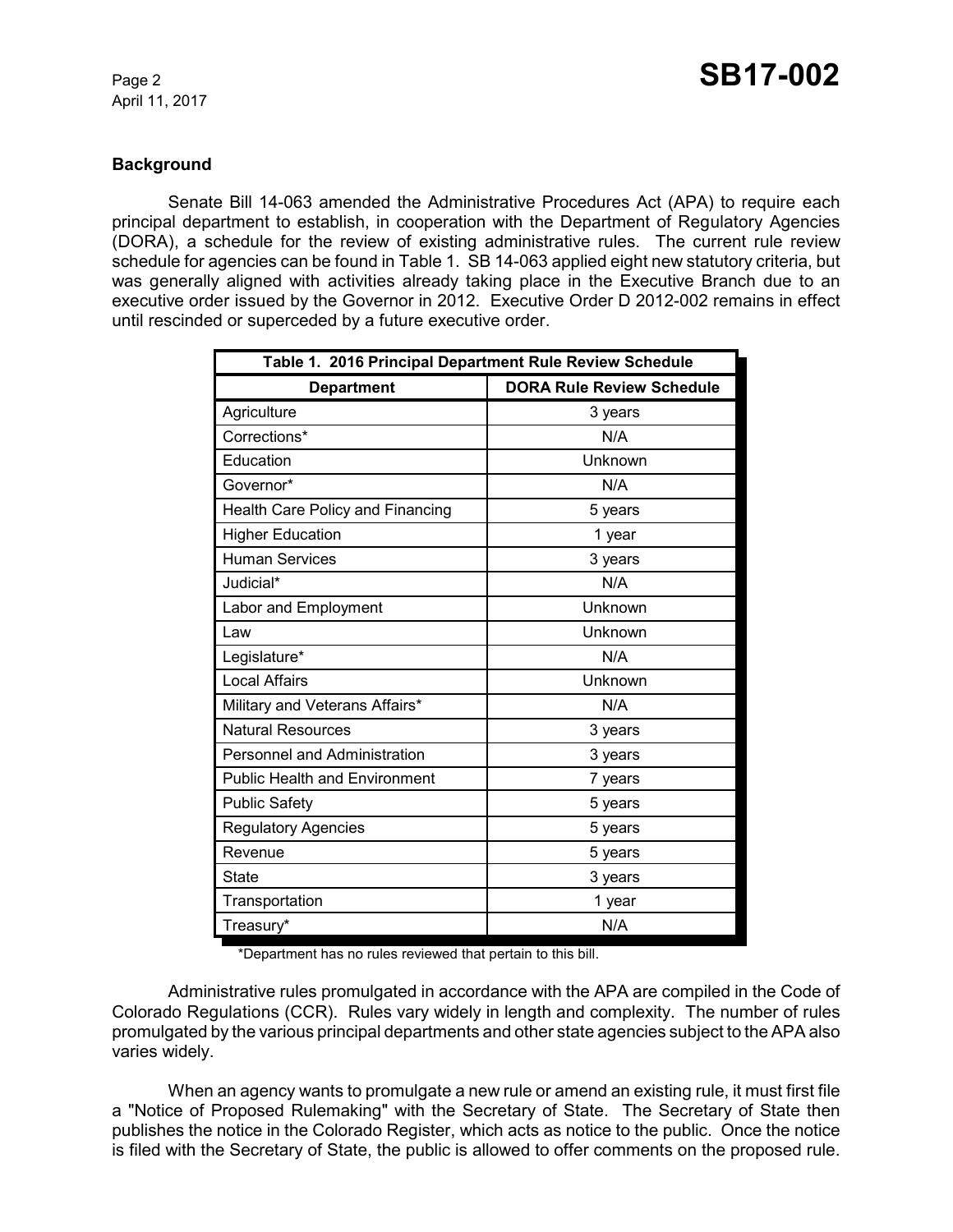Colorado state agencies must accept and consider comments from the public before the agency can adopt, amend, or otherwise change any regulation not explicitly exempted from the APA. At the hearing on a proposed rule, an agency accepts written and oral testimony about the rule. Following this hearing, the agency has 180 days to file adopted rules with the Secretary of State for publication in the Colorado Register. Adopted rules go into effect 20 days after publication, or a later date if stated in the rule.

#### **State Expenditures**

**The bill will increase state expenditures by \$1,044,556 and 10.8 FTE in FY 2018-19 and by \$1,012,450 and 11.2 FTE in FY 2019-20 and thereafter.** These costs are paid using General Fund, cash funds, and federal funds.

*Assumptions.* The following assumptions are applied to the analysis in this fiscal note:

- additional FTE will be hired in FY 2018-19;
- 33 percent of all rules will be reviewed in each year of the three year cycle; and
- rules already reviewed in the current rule review cycle can be counted toward the review completed by November 2018.

*All state agencies*. Beginning in FY 2018-19, state expenditures are expected to increase to implement the three-year schedule as outlined in the bill. With the exception of the agencies listed below, state agencies will be able to accomplish the increase in workload within existing appropriations. This fiscal note assumes that any further resources needed by agencies not listed below will be requested through the annual budget process. Additionally, it is assumed that any examination to ensure that rules conform with state and federal laws can be done within existing appropriations.

Due to the varying complexity of rules between state agencies and varying degree of time needed to gather stakeholder input, the workload between different agencies can vary widely. In addition, as shown in Table 1, the amount of time departments have to complete their current DORA scheduled rule review varies. Agencies that are currently on a three-year review cycle will see fewer impacts to their current rule review process than agencies on a five- or seven-year rule review cycle. The two primary drivers for the departments requiring additional FTE are:

- the compression of their rule review schedule from their current schedule to a three year review schedule; and
- the complexity of department rules and level of stakeholder involvement required by these agencies.

| Table 2. Expenditures Under SB17-002               |            |            |            |  |
|----------------------------------------------------|------------|------------|------------|--|
| <b>Cost Components</b>                             | FY 2017-18 | FY 2018-19 | FY 2019-20 |  |
| <b>Health Care Policy and Financing Subtotal</b>   |            | \$314,971  | \$303,942  |  |
| <b>Personal Services</b>                           |            | \$242,173  | \$248,287  |  |
| FTE.                                               |            | 3.9        | 4.0        |  |
| <b>Operating Expenses and Capital Outlay Costs</b> |            | 22,232     | 3,800      |  |
| Centrally Appropriated Costs*                      |            | 50,566     | 51,855     |  |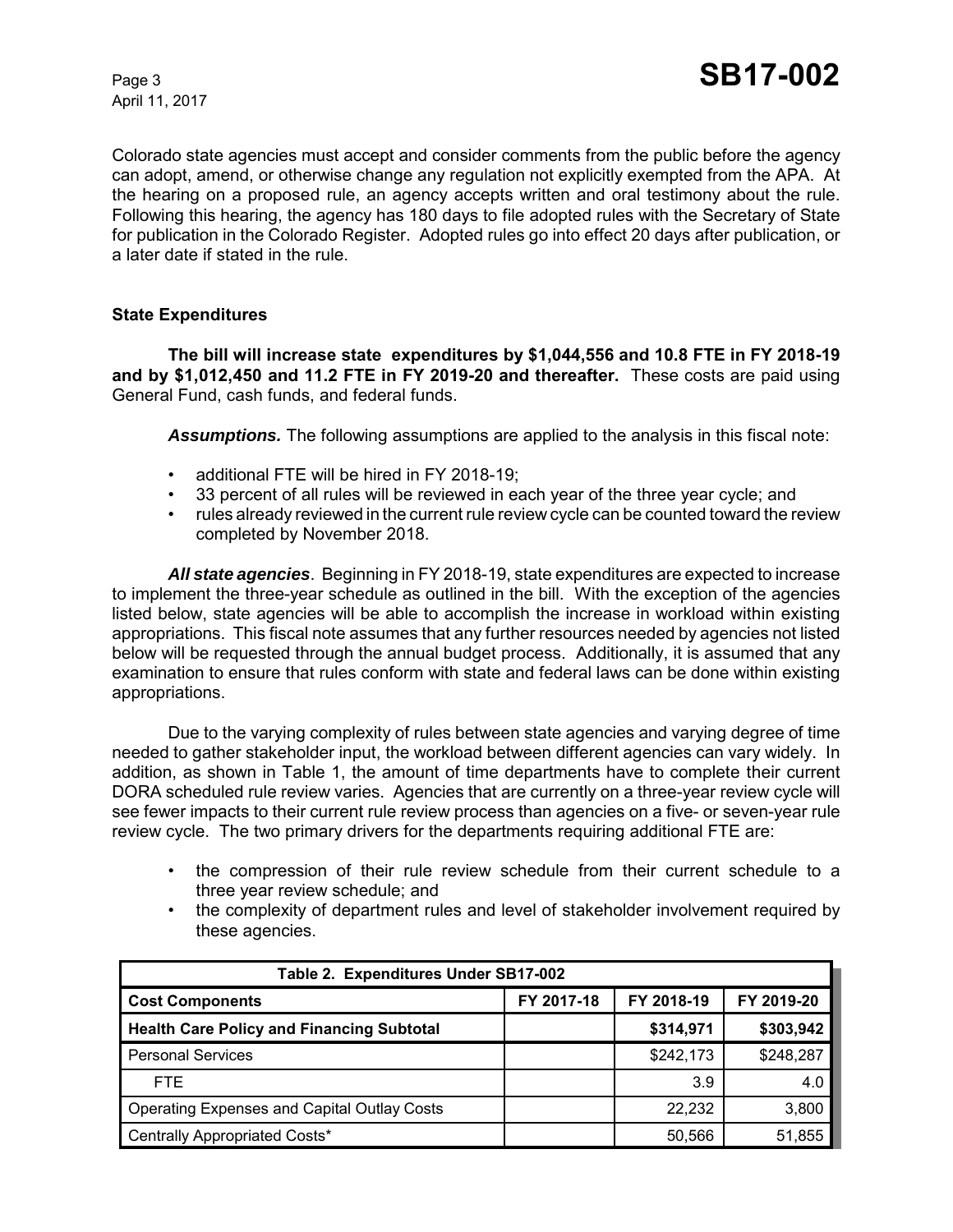| Table 2. Expenditures Under SB17-002 (Cont.)       |            |             |             |
|----------------------------------------------------|------------|-------------|-------------|
| <b>Cost Components</b>                             | FY 2017-18 | FY 2018-19  | FY 2019-20  |
| <b>Public Health and Environment Subtotal</b>      |            | \$439,857   | \$416,248   |
| <b>Personal Services</b>                           |            | \$285,322   | \$285,322   |
| <b>FTE</b>                                         |            | 3.5         | 3.5         |
| <b>Operating Expenses and Capital Outlay Costs</b> |            | 22,137      | 3,325       |
| Centrally Appropriated Costs*                      |            | 132,398     | 127,601     |
|                                                    |            |             |             |
| <b>Revenue Subtotal</b>                            |            | \$289,728   | \$292,260   |
| <b>Personal Services</b>                           |            | \$202,509   | \$219,931   |
| <b>FTE</b>                                         |            | 3.4         | 3.7         |
| <b>Operating Expenses and Capital Outlay Costs</b> |            | 22,327      | 3,515       |
| Centrally Appropriated Costs*                      |            | 64,892      | 68,814      |
| <b>TOTAL COSTS</b>                                 |            | \$1,044,556 | \$1,012,450 |
| <b>TOTAL FTE</b>                                   |            | 10.8        | 11.2        |

 *\* Centrally appropriated costs are not included in the bill's appropriation.*

**Department of Health Care Policy and Financing (HCPF).** HCPF requires 3.9 FTE in FY 2018-19 to collapse their current five-year review schedule into the three-year review schedule required under this bill. Costs in FY 2018-19 are prorated to account for the General Fund paydate shift. HCPF rules are generally related to health benefits, health program eligibility, provider enrollment, and recovery of payments. These rules are complex, and have a high degree of interest and participation from stakeholders. This fiscal note assumes the department will continue to involve the Medical Services Board in the rule review process. These costs will be paid from General Fund, the Hospital Provider Fee Cash Fund, and federal funds.

*Department of Public Health and Environment (CDPHE).* CDPHE requires 3.5 FTE in FY 2018-19 to collapse their current seven-year review schedule to three-year review schedule as required under this bill. The nature of the department's activities, such as regulating power plant emissions or hazardous waste, means that rules are highly technical and detailed. These costs will be paid from General Fund.

**Department of Revenue (DOR).** DOR requires 3.7 FTE in FY 2018-19 to collapse their current five-year review schedule to a three-year review schedule as required under this bill. Costs in FY 2018-19 are prorated to account for the General Fund paydate shift. Much of the rule review for this department is managed by a single section of staff, rather than spread between multiple sections and managers. These costs will be paid from General Fund and various cash funds in DOR.

*Centrally appropriated costs.* Pursuant to a Joint Budget Committee policy, certain costs associated with this bill are addressed through the annual budget process and centrally appropriated in the Long Bill or supplemental appropriations bills, rather than in this bill. The centrally appropriated costs subject to this policy are estimated in the fiscal note for informational purposes and summarized in Table 3. CDPHE indirect costs are 25.5 percent. DOR leased space is included to show the incremental impact of the additional FTE, and calculated at DOR's rate of 200 square feet per FTE at a rate of \$27 per square foot.